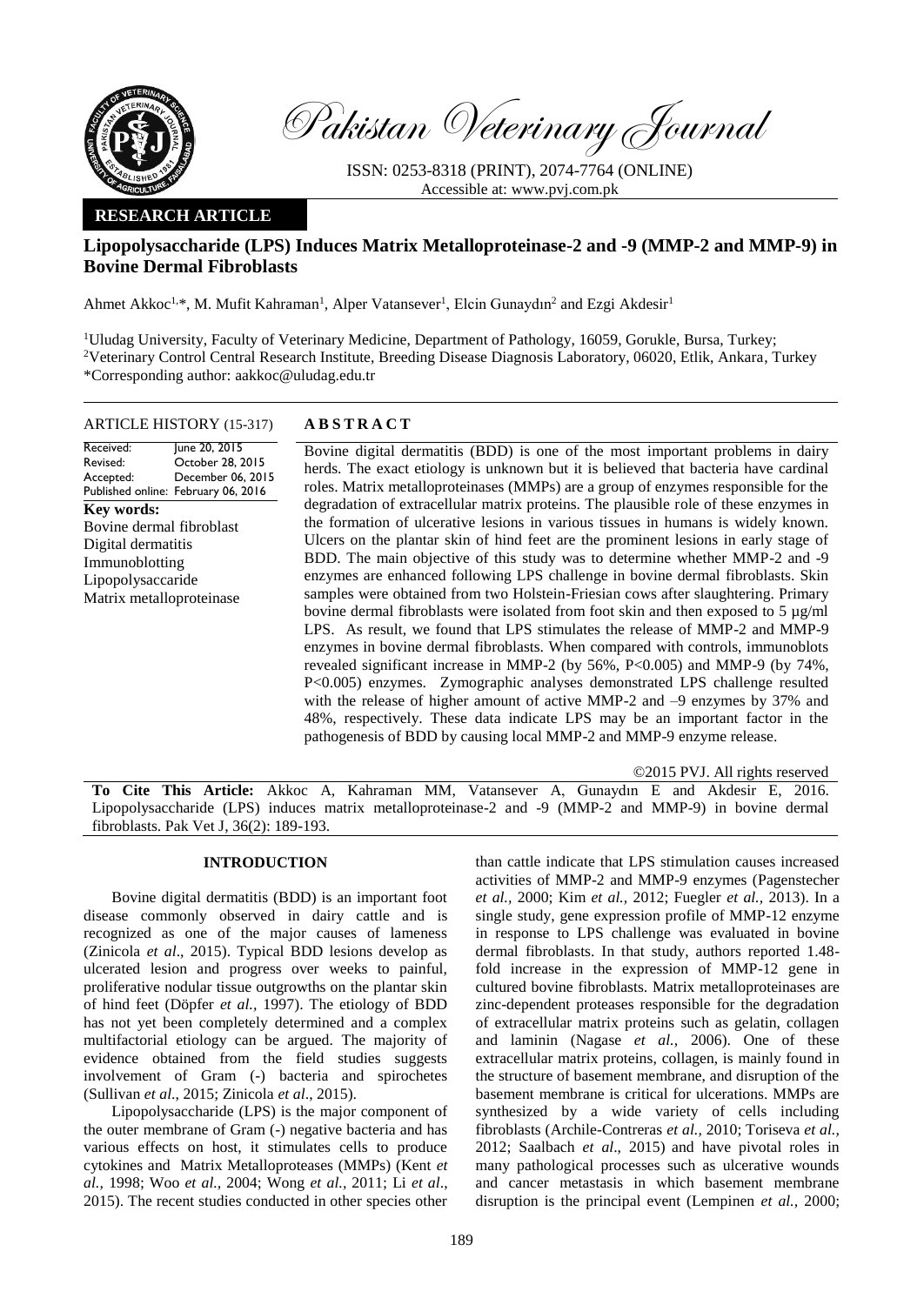Mirastschijski *et al.,* 2002; Gonzalez *et al.,* 2010; Rath *et al.,* 2010). MMP-2 and MMP-9 enzymes have been shown to participate in the pathogenesis of diseases including septic shock and endotoxemia (Lalu *et al.,* 2006). In veterinary literature, increased plasma levels of MMP-2 and MMP-9 enzymes were recorded in horses after intravenous LPS administration (Fuegler *et al.,* 2013). Higher serum MMP-9 concentration was reported in acutely septic shock cattle when compared with healthy counterparts (Bannikov *et al.,* 2011).

In humans, the contribution of MMPs in the formation of various ulcerative skin lesions has been demonstrated (Fray *et al.,* 2003) we hypothesized that LPS challenge in bovine dermal fibroblasts is resulted with increased MMPs. To test this hypothesis, we isolated dermal fibroblasts from the mostly affected part of bovine foot skin and exposed these cells to bacterial LPS. Then, we evaluated the presence of MMP-2 and MMP-9 enzymes and changes after LPS stimulation. According to the best of author's knowledge, this study is the first attempt to document the effects of LPS on MMP-2 and MMP-9 enzymes in bovine digital dermal fibroblasts.

### **MATERIALS AND METHODS**

**Culture of bovine digital dermal fibroblasts:** Dermal fibroblasts were isolated from two healthy Holstein-Friesian cows after slaughtering (Cimet, Bursa, Turkey). Plantar aspect of hind feet was trimmed and full thickness skin biopsy samples were taken. Following mincing of them under sterile conditions small fragments of dermal samples were placed into 6 well-plates. Culture medium M199 (M199, Sigma, M3769) containing 10% FBS were added and the medium was changed every other day until cells reached at their confluence. The cells from third to sixth passages were used throughout the experiments.

**Characterization of cultured cells:** Isolated cells were stained by using streptavidin biotin peroxidase method. Cells were characterized according to their reactions against monoclonal mouse anti- vimentin (M0725, DAKO, Denmark) and cytokeratin (M0821, Dako). Briefly, isolated cells were seeded on the sterile round glass and fixed with cold methanol and stained with diaminobenzidine which was the chromogen. The specificity of anti-vimentin and cytokeratin antibodies for bovine cells was tested in full thickness bovine skin sample, beforehand. Homologous nonimmune serum instead of primary antibodies was utilized as negative controls.

**LPS challenge:** LPS from *Escherichia coli* O111:B4 was (L4391, Sigma Aldrich, St.Louis, MO, USA) diluted in M199 cell culture medium. After serum starvation for 24 hour, cells were cultured with M199 medium containing 5µg/ml of LPS for 48-hour in the experiment groups. At the end of each experiment, cell culture media were collected aseptically, centrifuged at 4417g for 5 minutes and supernatants were kept frozen at -20°C until the day of further analysis. Relative amount of tubulin proteins, indicative for cell death, were compared between the experiment and the control groups.

**Gelatin zymography:** The total protein concentration of each supernatant was determined by commercially available BCA protein assay kit according to manufacturer's protocol (BCA-1 Kit, Sigma). The proteolytic activities of MMP-2 and MMP-9 enzymes were evaluated by gelatin zymography as described previously (Kleiner and Stetler-Stevenson, 1994) with 10% polyacrilamide gel containing 0.1% gelatin (G9136, Sigma) as substrate. Computerized densitometry was used to evaluate relative enzymatic activity (GelQuant Pro program, DNR ChemiBis, Israel) and the results were expressed in arbitrary units (AU) and normalized as percentages of control samples.

**Immunoblotting:** The presence and relative amount of the MMP-2 and MMP-9 enzymes in supernates was determined with immunoblotting as previously described (Akkoc *et al*., 2011). Briefly, the samples (30 µg protein) were loaded on 10% SDS-PAGE gels and electrophoresed proteins were transferred to the polyvinyl difluoride (PVDF) membranes (BioRad, 162-0177). Then membranes were blocked with 5% skimmed milk powder for 1 hour in room temperature; washed membranes were incubated with bovine specific primary antibodies (MMP-2: AP00546PU-N, Acris, Herford, Germany, MMP-9:Aviva Systems Biology, CA, USA, Beta tubulin: Abcam, Cambridge, MA) overnight at +4 °C temperature on the shaker. Secondary antibody was applied for 2 hours, washed and protein bands were visualized with enhanced chemiluminescence system (107-5010, BioRad) using digital imaging system (DNR ChemiBis, Israel). Immunoreactive bands were compared densitometrically using the GelQuant Pro program (DNR ChemiBis, Israel). Areas under the absorbance curve were expressed as arbitrary units and normalized as percentages of control samples.

**Statistical analysis:** The statistical significance of differences in MMP-2 and MMP-9 enzymes between treated and untreated dermal fibroblasts was tested with Student' unpaired two-tailed t test; P<0.05 was considered significant.

### **RESULTS**

Digital dermal fibroblasts were successfully isolated, characterized and cultured. The spindle to oval-shaped morphology (Fig.1) and immune characteristics of isolated cells were in accordance with that of fibroblasts. The cultured cells displayed vimentin positive and cytokeratin negative immune features (Fig. 2). Immunoblotting and zymographic analyses revealed that primary bovine dermal fibroblasts synthesize and secrete MMP-2 and MMP-9 enzymes in their microenvironment under physiologic conditions (5%  $CO<sub>2</sub>$  and 37°C). After 48-hour of LPS challenge, significant increase in MMP-2 and MMP-9 enzyme levels in culture medium was found. In immunoblots, compared with control groups, MMP-2 (by 56%; P<0.05; Fig. 3) and MMP-9 (by 74%; P<0.05; Fig. 3) proteins were increased. Then we examined the activity of MMP-2 and MMP-9 enzymes by gelatin zymography since gelatin is the shared substrate of MMP-2 and MMP-9 enzymes. Without any chemical activation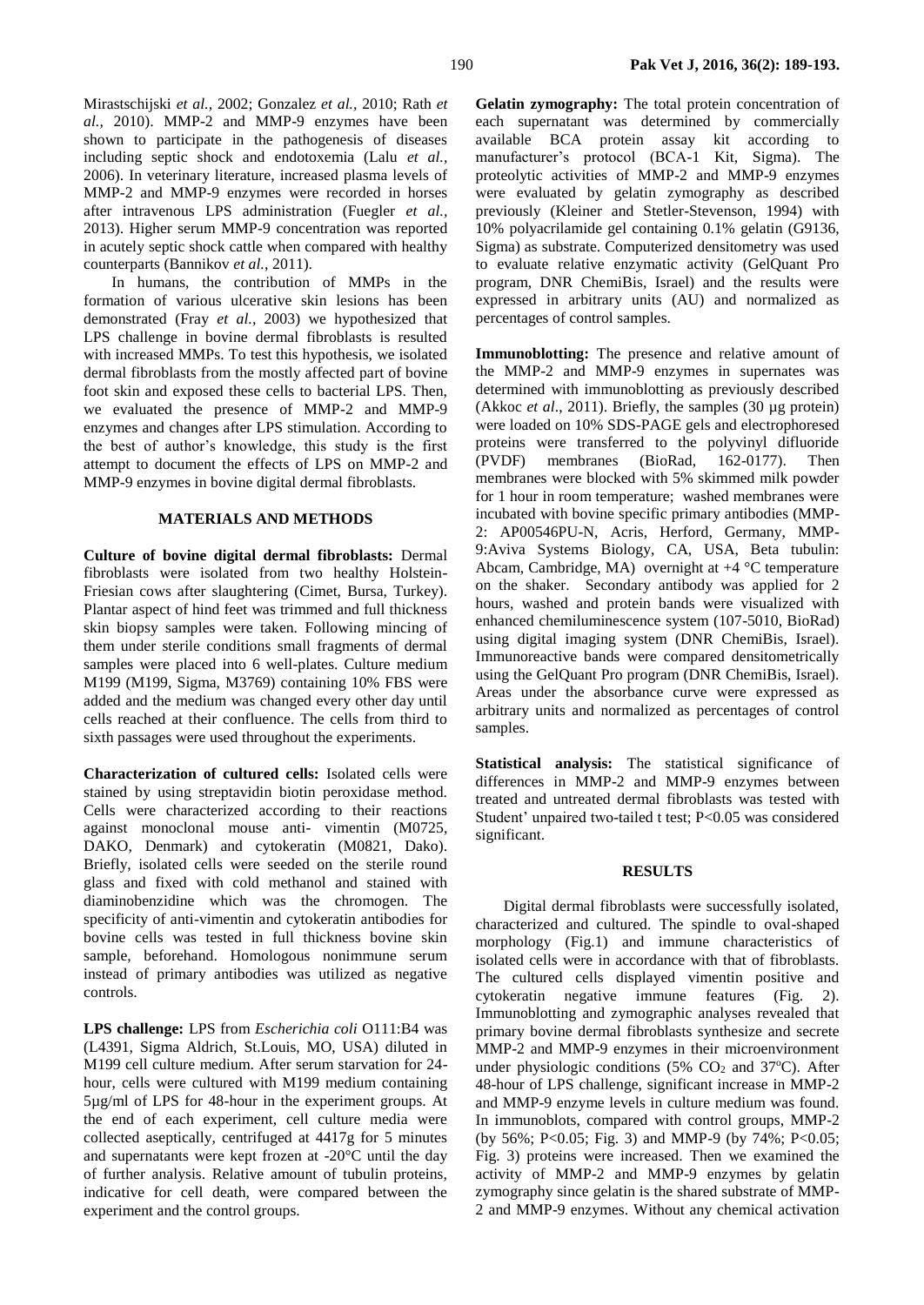191 **Pak Vet J, 2016, 36(2): 189-193.**

step, supernatants of LPS-treated cells contained substantial amounts of active MMP-2 and MMP-9 enzymes. Only, a constitutive synthesis of pro-form of MMP-2 and MMP-9 enzymes was observed in control groups. Compared with control groups, LPS treatment resulted with increased release of active MMP-2 and MMP-9 enzymes by 37%; (P<0.05) (Fig. 2) and 48% (P<0.05; Fig. 4).

### **DISCUSSION**

Fibroblasts are an important group of cells in dermal connective tissue; they produce extracellular matrix components and orchestrate extracellular matrix biology in the skin. They are also able to synthesize MMPs (Archile-Contreras *et al.,* 2010: Akkoc *et al.,* 2011). The steady and higher expression of MMPs by host cells, including fibroblasts, following various stimuli contributes to destruction and ulcer formation in various organs and tissues (Vaalamo *et al*., 1997). Increased expression and activity of MMPs can lead to the degradation of basement membranes and this disintegration can be evaluated as an essential step in the formation of ulcerative changes (Reiss *et al.,* 2010). Bovine digital dermatitis is an ulcerative and proliferative skin problem of the bovine foot; painful ulcerative lesions in the heel bulbs are common in M2 stage of infection (Zinicola *et al*., 2015). The exact pathogenesis of BDD is not clear and most of the data obtained from field studies substantiate bacterial involvements, mostly in a gram negative nature, in the development of the lesions (Sullivan *et al*., 2015). By the utilization of *in vitro* culture models, the challenge of target cells with the structural antigenic components of bacteria may provide invaluable information in the understanding of complex mechanisms of inflammation of this region. LPS is one of the most important antigenic members of bacterial cell wall and the evaluation of the effects of LPS on MMPs in bovine dermal fibroblasts may reveal one of the missing parts of BDD jigsaw.

The information on the expression of MMPs in bovine fibroblast is very limited; except the expression of MMPs in fibroblasts from bovine muscle and placental tissues (Walter *et al.,* 2001). In a recent study, LPSstimulated increase in the expression of MMP-12 enzyme gene was reported in bovine dermal fibroblasts (Evans *et al*., 2014). In that study, authors suggested fibroblasts may be essential cells for the pathogenesis of bovine digital dermatitis. According to our knowledge, there is no report on the expression of MMP-2 and MMP-9 in bovine dermal fibroblasts either; therefore, the data obtained from our study except bovines were discussed with the results of other human or laboratory animal studies. For instance, in the results obtained from humans and rat studies, LPS was found to induce MMP-2 and/or MMP-9 secretion and activation in various cell lines (Lee *et al.,* 2003). In the present study, we observed increased release of active form of both enzymes in cultured bovine dermal fibroblasts. Stimulation of the synthesis and activity of MMP-2 enzyme was reported in response to LPS challenge in human periodontal ligament cells (Kim *et al.,* 2012). Correspondingly, MMP-9 enzyme was induced in astrocytes and corneal fibroblasts after LPS exposure (Wong *et al.,* 2011).



**Fig. 1:** Primarily isolated and cultured bovine dermal fibroblasts with spindle shaped morphology, confluent cells at third passage, inverted microscope image, Bar=50 µm.



Fig. 2: Isolated cells were characterized by immunocytochemistry. Diffuse positive staining with anti-vimentin antibody. Positive cells displayed brownish coloration, streptavidin biotin peroxidase method, DAB chromogen, Bar=50 µm.

Matrix metalloproteinases have critical roles in many physiological and pathological processes, including normal tissue repair in wound healing or in the development of ulcerations (Swarnakar *et al.,* 2005). Excessive production of these proteases can lead to degradation of extracellular matrix components and lead to ulcerative changes in various organs including skin (Koji *et al.,* 2008). LPS-induced production and release of MMP-2 and MMP-9 enzymes in periodontal fibroblasts, and the contribution of these MMPs to local tissue destruction in periodontitis have been reported as well (Kent *et al.,* 1998). It was demonstrated that exogenous administration of MMP-9 enzyme delays skin wound healing in mouse model (Reiss *et al.,* 2010). Increased MMP-12 gene expression following LPS challenge was reported in bovine dermal fibroblasts (Evans *et al*., 2014). In that study, researchers have been solely investigated gene expression profile of MMP-12. They did not mention about neither protein level nor the activity of MMP-12 enzyme in their study. In the submitted study, by using immunoblotting and zymographic analyses, we found that LPS challenge resulted with increased MMP-2 and MMP-9 enzymes in bovine dermal fibroblasts. Hence, we can suggest that elevated amount of these enzymes may contribute the pathogenesis of BBD infection *in vivo*.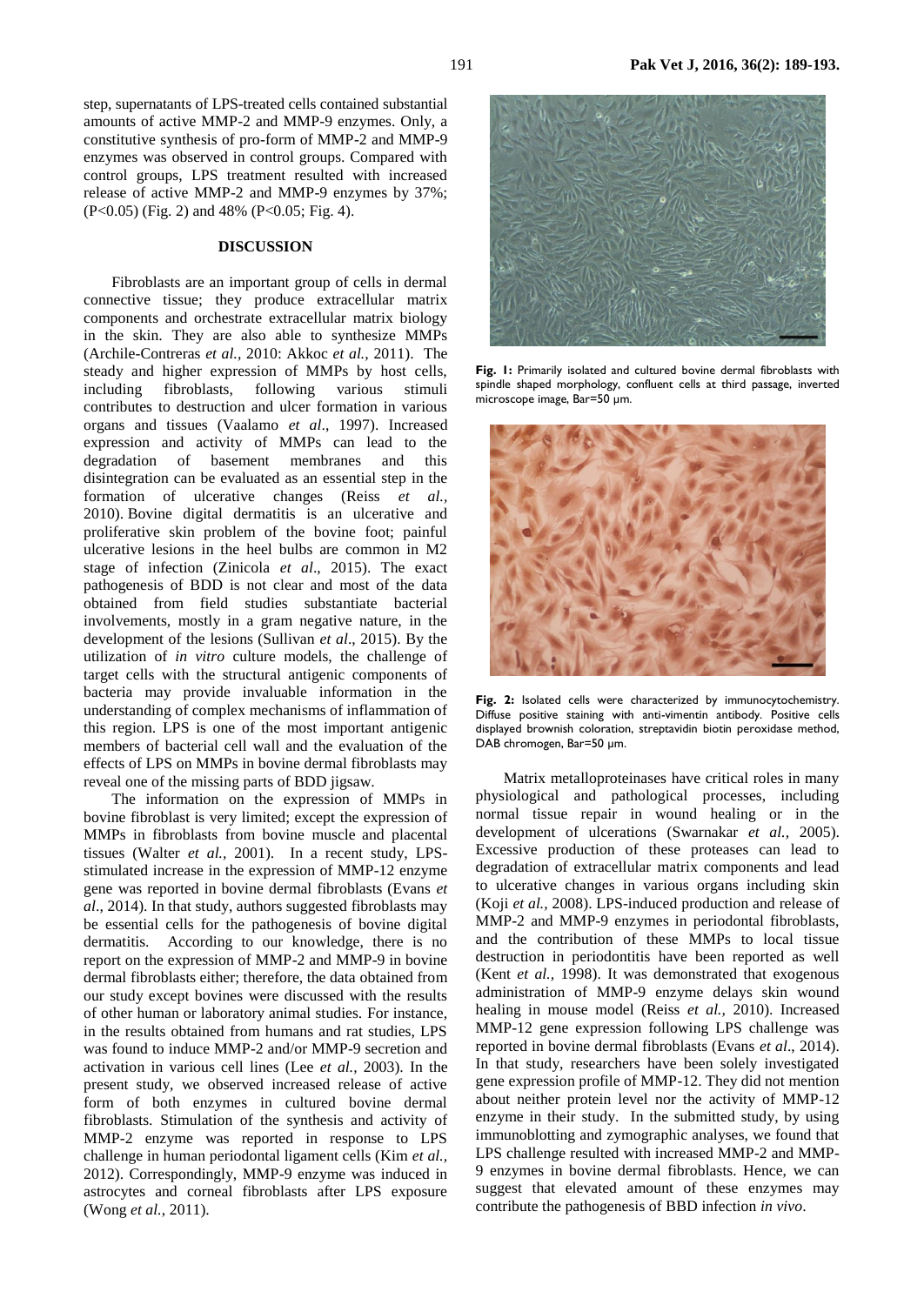

**Fig. 3:** Graph depicting MMP-2 and MMP-9 enzyme expression as percentage of control values. Tubulin was used as protein loading control. Thirty microgram of protein was loaded in each lane. The data shown are representative of three independent experiments from 2 cattle. Total MMP-2 (by 56%; P<0.05) and MMP-9 (by 74%; P<0.05) proteins were increased in LPS (5µg/ml) treated bovine dermal fibroblasts (s1: cells from first animal, s2: cells from second animal). \*P<0.05 compared with control.



**Fig. 4:** Graph depicting gelatinolytic activity of MMP-2 and MMP-9 enzyme expression as percentage of control values. Thirty microgram of protein was loaded in each lane. The data shown are representative of three independent experiments from 2 cattle. Zymogram: gelatinolytic activity of MMP-9 and MMP-2 enzymes in control and LPS (5µg/ml) treated cells. MMP-2 (by 37%; P<0.05) and MMP-9 (by 48%; P<0.05) proteins were increased in LPS treated cells. \*P<0.05 compared with control.

**Acknowledgements:** This study was supported by Uludag University Research Fund (2009-22) and partly by Scientific and Technological Research Council of Turkey (TUBITAK-TOVAG-109O305).

**Author's Contribution:** Authors declared that AA and MMK designed the study. AV, EA and EG executed the experiments and analyzed cell culture mediums. AV, EG and EA were primarily responsible for cell culture and immunoblotting and zymographic analyses. Analysis results were evaluated and critically revised and approved for submitted version by all authors. The authors declared no potential conflicts of interest with respect to the research, authorship, and/or publication of this article.

#### **REFERENCES**

- Akkoc A, Kahraman MM, Cansev M and Ozyigit MO, 2011. Effects of hypoxia and hyperosmosis on the expression of matrix metalloproteinases in broiler lung fibroblasts. Avian Biol Res, 4: 6- 16.
- Archile-Contreras AC, Mandell IB and Purslow PP, 2010. Phenotypic differences in matrix metalloproteinase 2 activity between fibroblasts from 3 bovine muscles. J Anim Sci, 88: 4006-4015.
- Bannikov GA, Hinds CA, Rajala-Schultz PJ, Premanandan C, [Rings](http://www.ncbi.nlm.nih.gov/pubmed?term=Rings%20DM%5BAuthor%5D&cauthor=true&cauthor_uid=20832124) DM *et al*., 2011. Serum haptoglobin-matrix metalloproteinase 9 (Hp-MMP 9) complex as a biomarker of systemic inflammation in cattle. Vet Immunol Immunopathol, 139: 41-49.
- Döpfer D, Koopmans A, Meijer FA, Szakáll I, Schukken YH *et al*., 1997. Histological and bacteriological evaluation of digital dermatitis in cattle, with special reference to spirochaetes and Campylobacter faecalis. Vet Rec, 14: 620-623.
- Evans NJ, Brown JM, Scholey R, Murray RD, Birtles RJ *et al*., 2014. Differential inflammatory responses of bovine foot skin fibroblasts and keratinocytes to digital dermatitis treponemes. Vet Immunol Immunopathol, 15: 12-20.
- Fray MJ, Dickinson RP, Huggins JP and Occleston NL, 2003. A potent, selective inhibitor of matrix metalloproteinase-3 for the topical treatment of chronic dermal ulcers. J Med Chem, 46: 3514-3525.
- Fuegler LA, Eades SC, Moore RM, Koch CE and Keowen ML, 2013. Plasma matrix metalloproteinase activity in horses after intravenous infusion of lipopolysaccharide and treatment with matrix metalloproteinase inhibitors. Am J Vet Res, 74: 473-480.
- Gonzalez LO, González-Reyes S, Junquera S, Marín L, González L *et al*., 2010. Expression of metalloproteases and their inhibitors by tumor and stromal cells in ductal carcinoma in situ of the breast and their relationship with microinvasive events. J Cancer Res Clin Oncol, 136: 1313-1321.
- Kent LW, Rahemtulla F, Hockett RD, Gilleland RC and Michalek SM, 1998. Effect of Lipopolysaccharide and Inflammatory Cytokines on Interleukin-6 Production by Healthy Human Gingival Fibroblasts. Infect Immun, 66: 608-614.
- Kim YS, Shin SI, Kang KL, [Chung](http://www.ncbi.nlm.nih.gov/pubmed?term=Chung%20JH%5BAuthor%5D&cauthor=true&cauthor_uid=22571166) JH, [Herr](http://www.ncbi.nlm.nih.gov/pubmed?term=Herr%20Y%5BAuthor%5D&cauthor=true&cauthor_uid=22571166) Y *et al*., 2012. Nicotine and lipopolysaccharide stimulate the production of MMPs and prostaglandin E2 by hypoxia-inducible factor-1α up-regulation in human periodontal ligament cells. J Periodontal Res, 47: 719-728.
- Kleiner DE and Stetler-Stevenson G, 1994. Quantitative zymography: detection of pictogram quantities of gelatinases. Anal Biochem, 218: 325-329.
- Koji M, Hiroshi W, Fumiaki S, Satoshi O, Yoshimitsu S *et al*., 2008. Characteristic expression of connective tissue components and matrix metalloproteinases (MMPs) during the development of pressure ulcerations. Inflamm Regen, 28: 47-52.
- Lalu MM, Cena J, Chowdhury R, Lam A and Schulz R, 2006. Matrix metalloproteinases contribute to endotoxin and interleukin-1b induced vascular dysfunction. Br J Pharmacol*,* 149: 31-42.
- Lee WJ, Shin CY, Yoo BK, Ryu JR, Choi EY *et al*., 2003. Induction of matrix metalloproteinase-9 (MMP-9) in lipopolysaccharidestimulated primary astrocytes is mediated by extracellular signalregulated protein kinase 1/2 (Erk1/2). Glia, 41: 15-24.
- Lempinen M, Inkinen K, Wolff H and Ahonen J, 2000. Matrix metalloproteinases 2 and 9 in indomethacin-induced rat gastric ulcer. Eur Surg Res, 32: 169-176.
- Li DD, Pang HG, Song JN, Huang H, Zhang M *et al*., 2015. The rapid lipopolysaccharide-induced release of matrix metalloproteinases 9 is suppressed by simvastatin. Cell Biol Int, 39: 788-798.
- Mirastschijski U, Impola U, Jahkola T, [Karlsmark](http://www.ncbi.nlm.nih.gov/pubmed?term=Karlsmark%20T%5BAuthor%5D&cauthor=true&cauthor_uid=11979378) T, [Agren](http://www.ncbi.nlm.nih.gov/pubmed?term=AGren%20MS%5BAuthor%5D&cauthor=true&cauthor_uid=11979378) MS *et al*., 2002. Ectopic localization of matrix metalloproteinase-9 in chronic cutaneous wounds. Hum Pathol, 33: 355-364.
- Nagase H, Visse R and Murphy G, 2006. Structure and function of matrix metalloproteinases and TIMPs. Cardiovasc Res, 69: 562- 573.
- Pagenstecher A, Stalder AK, Kincaid CL, Volk B and Campbell IL, 2000. Regulation of matrix metalloproteinases and their inhibitor genes in lipopolysaccharide-induced endotoxemia in mice. Am J Pathol, 157: 197-210.